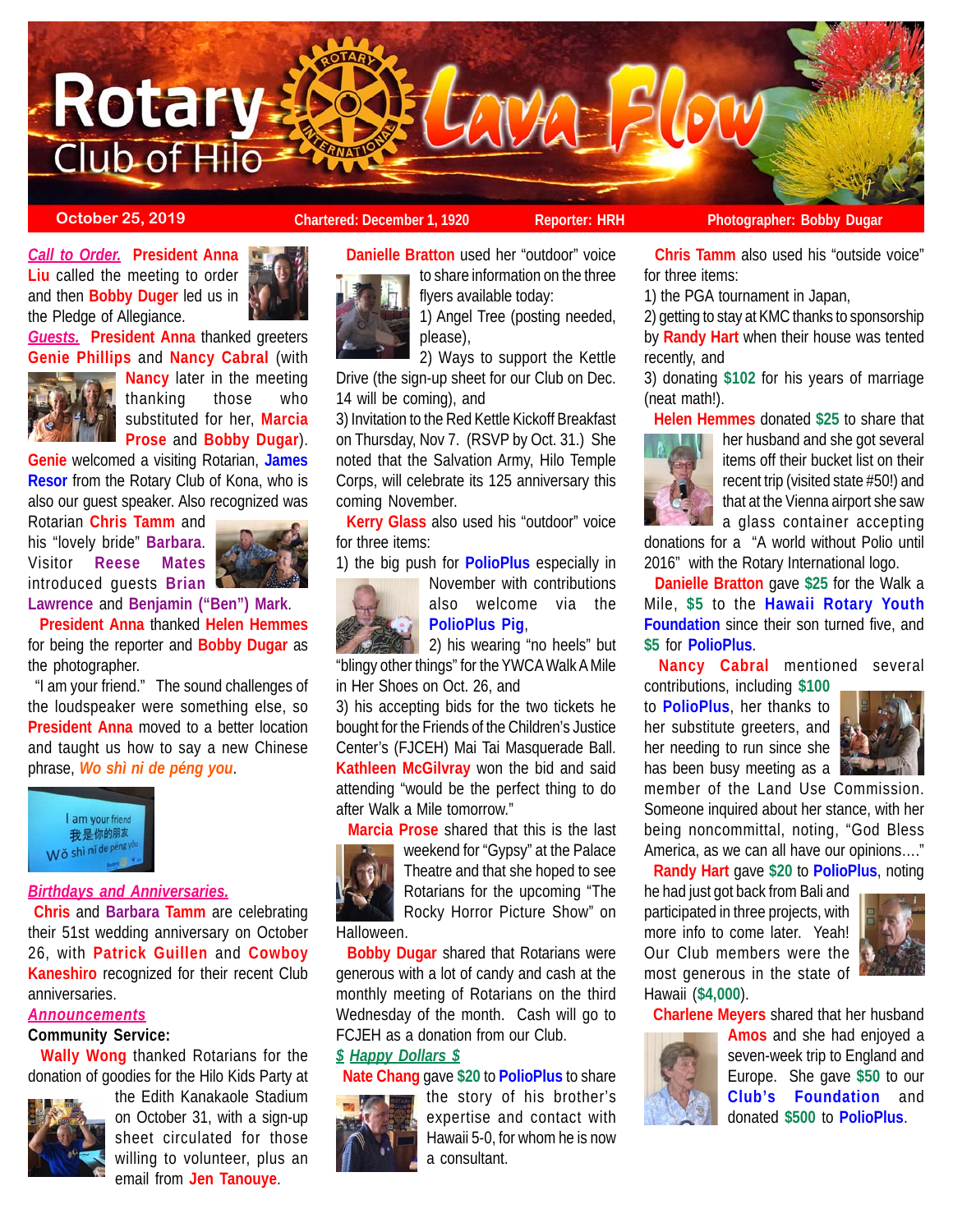## *Birthdays:*

**Maureen Poirier** October 3 **Chris Tamm** October 6 **Stan Fortuna October 10 Nancy Cabral October 12 Beverly Heikes** October 15 **Tammy Silva** October 15 **Gerard Carter** October 26

#### *Club Anniversary:*

**Biff Kennedy** October 1, 1986 (33) **Randy Hart** October 1, 1994 (25) **Ron Dolan** October 4, 1991 (28) **Treena Breyfogle** October 12, 2012 (7) **Alan Kusunoki** October 15, 1993 (26) **Patrick Guillen** October 21, 2016 (3) **Cowboy Kaneshiro** October 22, 1999 (20)

#### *Wedding Anniversary:*

**Malcolm & Cecilia Chun October 12 (14) Craig & Linda Shikuma** October 15 (39) **Newton & Roberta Chu October 16 (37) Genie & Jim Phillips** October 17 (2) **Chris & Barbara Tamm** October 26 (51)

#### *Announcements:*

**Fri. Nov. 1 - Kerry Glass The Rotary Foundation Basics Fri. Dec 6 - Beckie Marshall** What is VASH (Visitor Aloha Society of Hawaii) **Fri. Dec 13 - Treena Breyfogle** Adventures!

*Club Administration* **2019 – 2020**

- President **Anna Liu**
- Past President **Keith Okamoto**
- President Elect **Nancy Cabral**
- Vice President **Mitch Dodo**
- Secretary **Jen Tanouye**
- Treasurer **Corey Kawamoto**
- Sergeant at Arms – **Jacob Bratton**
- Rotary Foundations **Kerry Glass**
- Membership **Maureen Poirier**
- Public Relations **Marcia Prose**
- International Service **Steve Handy Jr.**
- Community Service **Wally Wong**
- Vocational Service **Bobby Dugar**
- Club Service **Shane Okimoto**
- New Generations **Beverley Heikes**
- Program Chair – **Mike Meyer**
- Attendance Chair **Judy Gibson**
- Lava Flow Chair **Susan Munro**
- Greeters **Cathy Gray**
- **Foundation Chairpersons:**
- Hilo Rotary Club Foundation **Tim Beatty**
- Hawaii Rotary YouthFoundation **Mitchell Dodo**
- Sunao WadaFoundation **Mitchell Dodo**

 **Kathleen McGilvray** donated a total of **\$90** (**\$70** to the **Hilo Rotary Club Foundation** for the tickets and **\$20** for **PolioPlus**), thanking Club members for their support of the YWCA's "Walk a Mile in Her Shoes," a fundraiser that helps support the sexual assault support program. She encouraged members to check Instagram for photos of the upcoming work of **Young Jarvis**, who will be painting a mural on a wall near the YWCA.

 **Maureen Poirier** donated **\$10**, grateful for the planning that will get her and her kids together in California in December, and

 **President Anna** gave **\$15** to **PolioPlus**, as it's the last Friday of the month.

# *Introduction of the Speaker.*

 **President Anna** thanked our speaker, **James Resor**, now the Community Outreach



Director at the Regency at Hualalai, and read his introduction:

*"Raised on the beaches of the Space Coast, Florida; in a sleepy little beach town*

*where almost all of your friends surfed, fished and spent weekends camping on sand islands. A place where students and teachers played hookie when the waves came. Salt Life has always been the only life for me."*

 Masters in Marketing from the University of Central Florida; **James** has worked in radio, network television and digital media marketing before following his passion of surfing and Ironman to Kailua-Kona in 2011. Recruited by Pacific Media Group (KAPA Hawaiian, FM) to help launch Big Island Now where he worked as a Senior Account Executive and invited to join Rotary Club of Kona.

 Always giving 100% in life, with 7 years of service above self… **James** has humbly been Rotarian of Year, 3 times Paul Harris Fellow, President in 2016 and current Board Member of the Rotary Foundation that awards over **\$25,000** annually in scholarships."

*His Talk.* **James Resort** presented pertinent information about the Regency Hualalai, a privately owned company with two buildings with a total of 124 apartments where "residents enjoy a tailored retirement lifestyle that meets individual needs" such as retirement living, assisted living, and memory care. Various amenities are included: three restaurant style meals per day with flexible dining hours for the 7 a.m. to 7 p.m. All Day Menu, an outdoor pool and spa, library, game room, outdoor lanai, media room, all utilities (except telephone), scheduled transportation, maintenance services, an emergency call system, and more.

 Activities are offered seven days a week, and there are various volunteer opportunities to showcase hobbies and talents. Rotarians and others are welcome to tour "our community" by joining "us" for lunch, the monthly pupu hour (on the third Friday), and other activities. Various community groups (Kiwanis, Veterans, and Caregiver) meet at the site.

 Costs vary, depending on the retirement style selected and the level and number of services requested and needed. Ages of current residents range from 55 to 98. All 70 staff members get training in caregiving so that their interaction with residents is positive and changes in residents' behavior can be noticed and "911" called as needed. Becoming a resident is a two-step process, including a medical evaluation to ensure that becoming a resident is a good fit, as the facility is not a hospital or long term care facility. If a resident has a minimum number of months of residency, there can be a "spend down" so that a person can age in place. It is a transient location, with month-to-month residency rather than a long term contract.

 **Pertinent questions followed.** A person can put a hold of \$500 on a unit and then be given a choice to move in or have the funds returned if he or she chooses not to reside when a unit becomes available. The shifting of apartments occurs with changes needed in cost or lifestyle for a resident. The handouts were excellent and informative. The location, 75-181 Hualalai Road, is convenient, with Rotarians encouraged to "come tour and have lunch at Regency Hualalai!"

*In Closing.* **President Anna** invited **Chris Tam**m to lead us in **the 4-Way Test** of the Things We Think, Say or Do, along with the ringing of the bell to end our meeting on time.